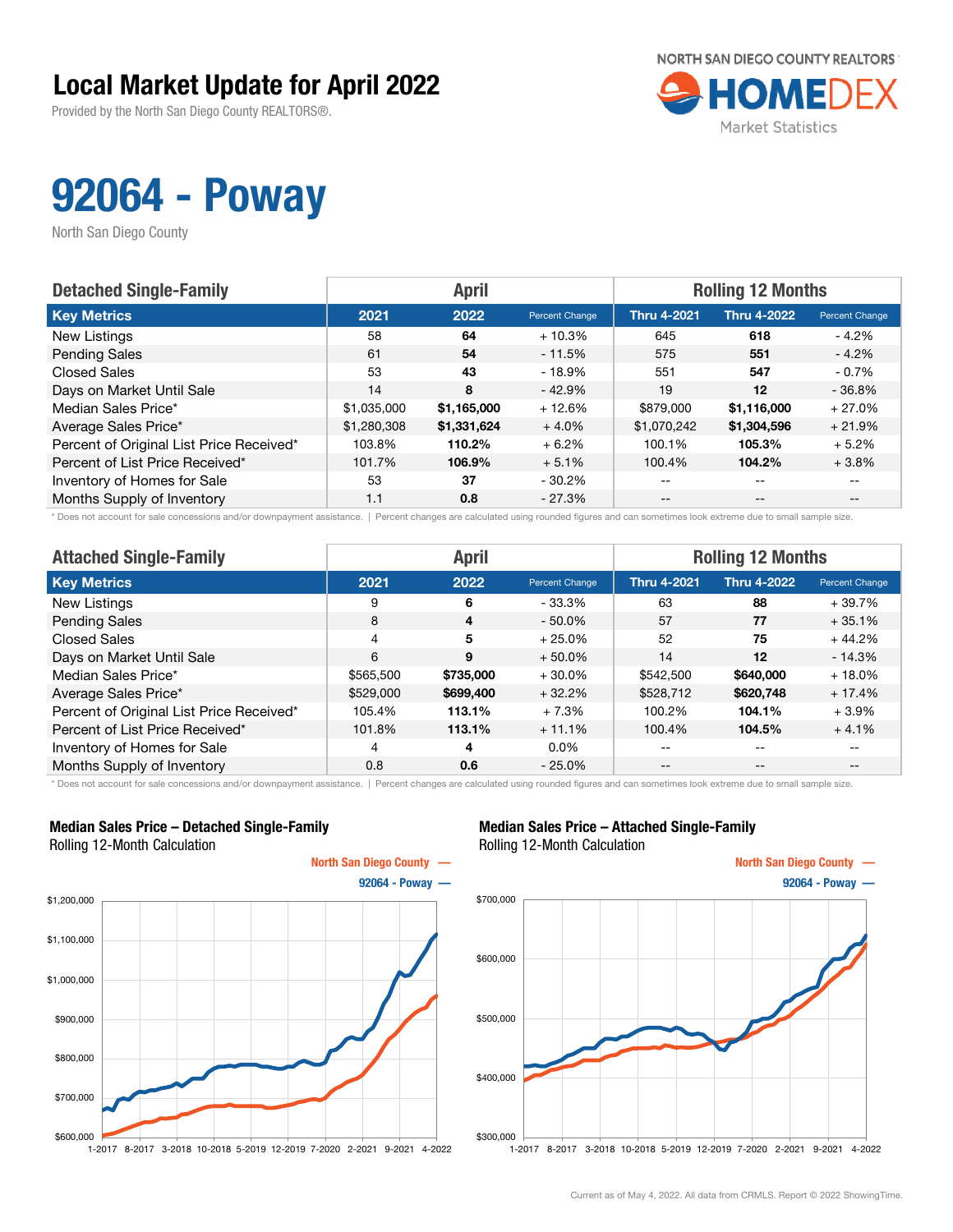

# 92127 - Rancho Bernardo

North San Diego County

| <b>Detached Single-Family</b>            |             | <b>April</b> |                | <b>Rolling 12 Months</b> |                    |                       |  |
|------------------------------------------|-------------|--------------|----------------|--------------------------|--------------------|-----------------------|--|
| <b>Key Metrics</b>                       | 2021        | 2022         | Percent Change | <b>Thru 4-2021</b>       | <b>Thru 4-2022</b> | <b>Percent Change</b> |  |
| New Listings                             | 86          | 51           | - 40.7%        | 739                      | 542                | $-26.7%$              |  |
| <b>Pending Sales</b>                     | 81          | 45           | - 44.4%        | 675                      | 477                | $-29.3%$              |  |
| <b>Closed Sales</b>                      | 69          | 29           | $-58.0\%$      | 643                      | 509                | $-20.8%$              |  |
| Days on Market Until Sale                | 9           | 6            | $-33.3\%$      | 20                       | 10                 | $-50.0%$              |  |
| Median Sales Price*                      | \$1,550,000 | \$2,550,000  | $+64.5%$       | \$1,355,000              | \$1,685,000        | $+24.4%$              |  |
| Average Sales Price*                     | \$1,815,486 | \$2,696,210  | $+48.5%$       | \$1,545,617              | \$1,912,412        | $+23.7%$              |  |
| Percent of Original List Price Received* | 107.1%      | 109.4%       | $+2.1%$        | 100.8%                   | 106.4%             | $+5.6%$               |  |
| Percent of List Price Received*          | 105.3%      | 106.8%       | $+1.4%$        | 100.7%                   | 105.1%             | $+4.4%$               |  |
| Inventory of Homes for Sale              | 46          | 36           | $-21.7%$       | --                       | --                 |                       |  |
| Months Supply of Inventory               | 0.8         | 0.9          | $+12.5%$       | --                       | $-$                | $- -$                 |  |

\* Does not account for sale concessions and/or downpayment assistance. | Percent changes are calculated using rounded figures and can sometimes look extreme due to small sample size.

| <b>Attached Single-Family</b>            |           | <b>April</b> |                | <b>Rolling 12 Months</b> |                    |                |  |
|------------------------------------------|-----------|--------------|----------------|--------------------------|--------------------|----------------|--|
| <b>Key Metrics</b>                       | 2021      | 2022         | Percent Change | <b>Thru 4-2021</b>       | <b>Thru 4-2022</b> | Percent Change |  |
| New Listings                             | 39        | 22           | - 43.6%        | 317                      | 249                | $-21.5%$       |  |
| <b>Pending Sales</b>                     | 34        | 22           | $-35.3%$       | 286                      | 237                | $-17.1%$       |  |
| <b>Closed Sales</b>                      | 26        | 13           | $-50.0%$       | 267                      | 251                | $-6.0\%$       |  |
| Days on Market Until Sale                | 11        | 6            | $-45.5%$       | 16                       | 9                  | $-43.8%$       |  |
| Median Sales Price*                      | \$662,500 | \$905,000    | $+36.6%$       | \$595,000                | \$675,000          | $+13.4%$       |  |
| Average Sales Price*                     | \$658,909 | \$950,192    | $+44.2%$       | \$602,241                | \$722,406          | $+20.0\%$      |  |
| Percent of Original List Price Received* | 106.1%    | 109.9%       | $+3.6%$        | 101.2%                   | 105.8%             | $+4.5%$        |  |
| Percent of List Price Received*          | 104.1%    | 107.8%       | $+3.6%$        | 101.1%                   | 104.9%             | $+3.8%$        |  |
| Inventory of Homes for Sale              | 20        | 11           | $-45.0%$       | --                       | $- -$              | $- -$          |  |
| Months Supply of Inventory               | 0.8       | 0.6          | $-25.0%$       | $- -$                    | $\qquad \qquad -$  | $- -$          |  |

\* Does not account for sale concessions and/or downpayment assistance. | Percent changes are calculated using rounded figures and can sometimes look extreme due to small sample size.

#### Median Sales Price – Detached Single-Family Rolling 12-Month Calculation



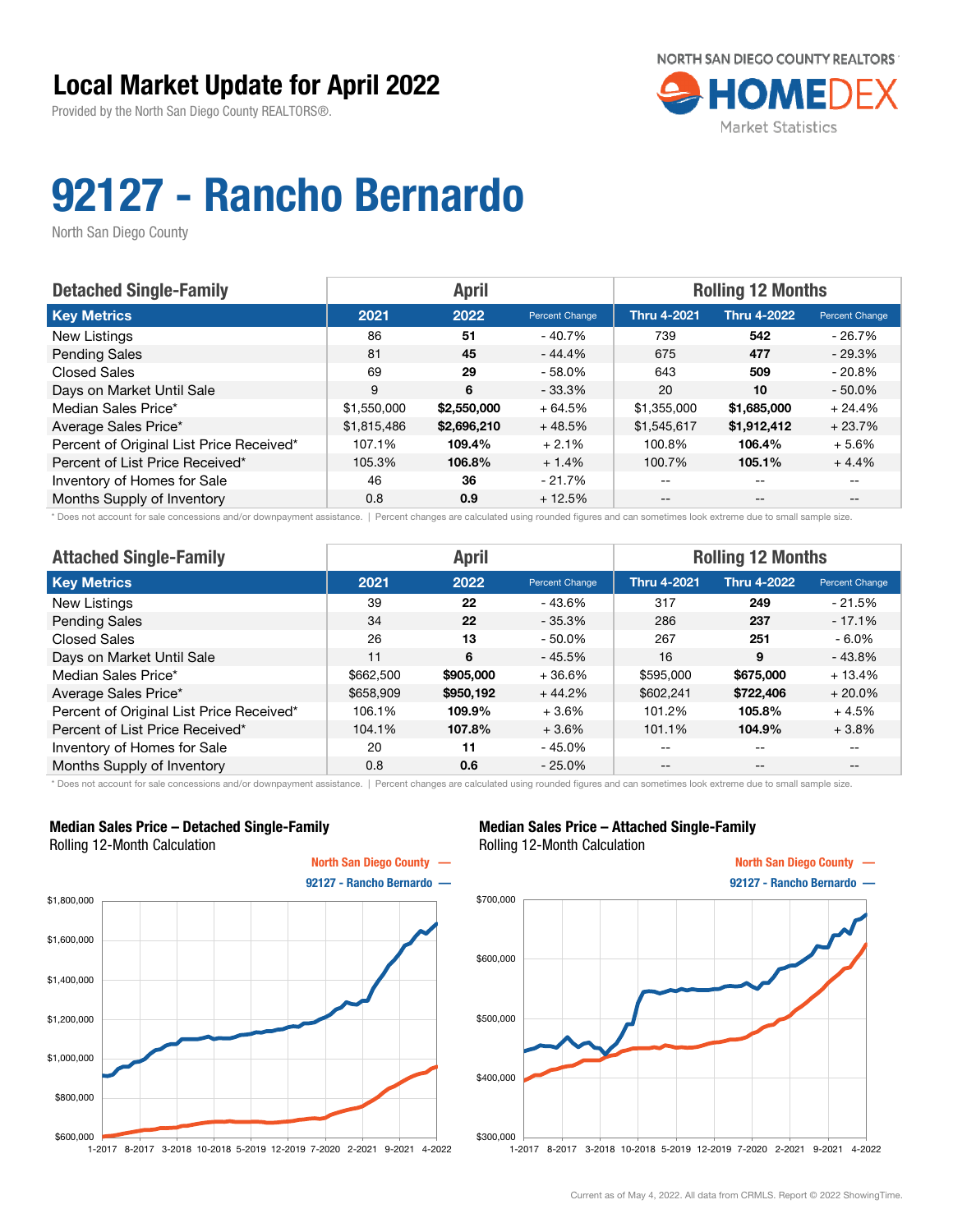

# 92128 - Rancho Bernardo

North San Diego County

| <b>Detached Single-Family</b>            |           | <b>April</b> |                | <b>Rolling 12 Months</b> |                    |                |  |
|------------------------------------------|-----------|--------------|----------------|--------------------------|--------------------|----------------|--|
| <b>Key Metrics</b>                       | 2021      | 2022         | Percent Change | <b>Thru 4-2021</b>       | <b>Thru 4-2022</b> | Percent Change |  |
| New Listings                             | 69        | 50           | - 27.5%        | 656                      | 537                | $-18.1\%$      |  |
| <b>Pending Sales</b>                     | 60        | 37           | $-38.3%$       | 604                      | 493                | $-18.4%$       |  |
| <b>Closed Sales</b>                      | 42        | 38           | $-9.5%$        | 569                      | 514                | - 9.7%         |  |
| Days on Market Until Sale                | 6         | 6            | $0.0\%$        | 14                       | 10                 | $-28.6%$       |  |
| Median Sales Price*                      | \$890,000 | \$1,265,000  | $+42.1%$       | \$814.950                | \$1,038,750        | $+27.5%$       |  |
| Average Sales Price*                     | \$933,169 | \$1,245,803  | $+33.5%$       | \$847.377                | \$1,110,692        | $+31.1%$       |  |
| Percent of Original List Price Received* | 105.5%    | 110.4%       | $+4.6%$        | 100.9%                   | 106.0%             | $+5.1%$        |  |
| Percent of List Price Received*          | 104.8%    | 107.2%       | $+2.3%$        | 101.0%                   | 105.0%             | $+4.0%$        |  |
| Inventory of Homes for Sale              | 40        | 28           | $-30.0\%$      | --                       | --                 |                |  |
| Months Supply of Inventory               | 0.8       | 0.7          | $-12.5%$       | --                       | $-$                | $- -$          |  |

\* Does not account for sale concessions and/or downpayment assistance. | Percent changes are calculated using rounded figures and can sometimes look extreme due to small sample size.

| <b>Attached Single-Family</b>            |           | <b>April</b> |                | <b>Rolling 12 Months</b> |                    |                |  |
|------------------------------------------|-----------|--------------|----------------|--------------------------|--------------------|----------------|--|
| <b>Key Metrics</b>                       | 2021      | 2022         | Percent Change | <b>Thru 4-2021</b>       | <b>Thru 4-2022</b> | Percent Change |  |
| New Listings                             | 55        | 46           | $-16.4%$       | 477                      | 484                | $+1.5%$        |  |
| <b>Pending Sales</b>                     | 49        | 34           | $-30.6%$       | 439                      | 444                | $+1.1%$        |  |
| <b>Closed Sales</b>                      | 47        | 40           | $-14.9%$       | 415                      | 458                | $+10.4%$       |  |
| Days on Market Until Sale                | 9         | 10           | $+11.1%$       | 13                       | 11                 | $-15.4%$       |  |
| Median Sales Price*                      | \$535,000 | \$722,500    | $+35.0%$       | \$490,000                | \$622,750          | $+27.1%$       |  |
| Average Sales Price*                     | \$537,438 | \$751,413    | $+39.8%$       | \$504,542                | \$621,739          | $+23.2%$       |  |
| Percent of Original List Price Received* | 104.9%    | 107.7%       | $+2.7%$        | 101.0%                   | 104.2%             | $+3.2%$        |  |
| Percent of List Price Received*          | 103.9%    | 105.9%       | $+1.9%$        | 101.1%                   | 103.6%             | $+2.5%$        |  |
| Inventory of Homes for Sale              | 34        | 26           | $-23.5%$       | --                       | $- -$              | $- -$          |  |
| Months Supply of Inventory               | 0.9       | 0.7          | $-22.2%$       | $- -$                    | $\qquad \qquad -$  | $- -$          |  |

\* Does not account for sale concessions and/or downpayment assistance. | Percent changes are calculated using rounded figures and can sometimes look extreme due to small sample size.

### Median Sales Price – Detached Single-Family Rolling 12-Month Calculation



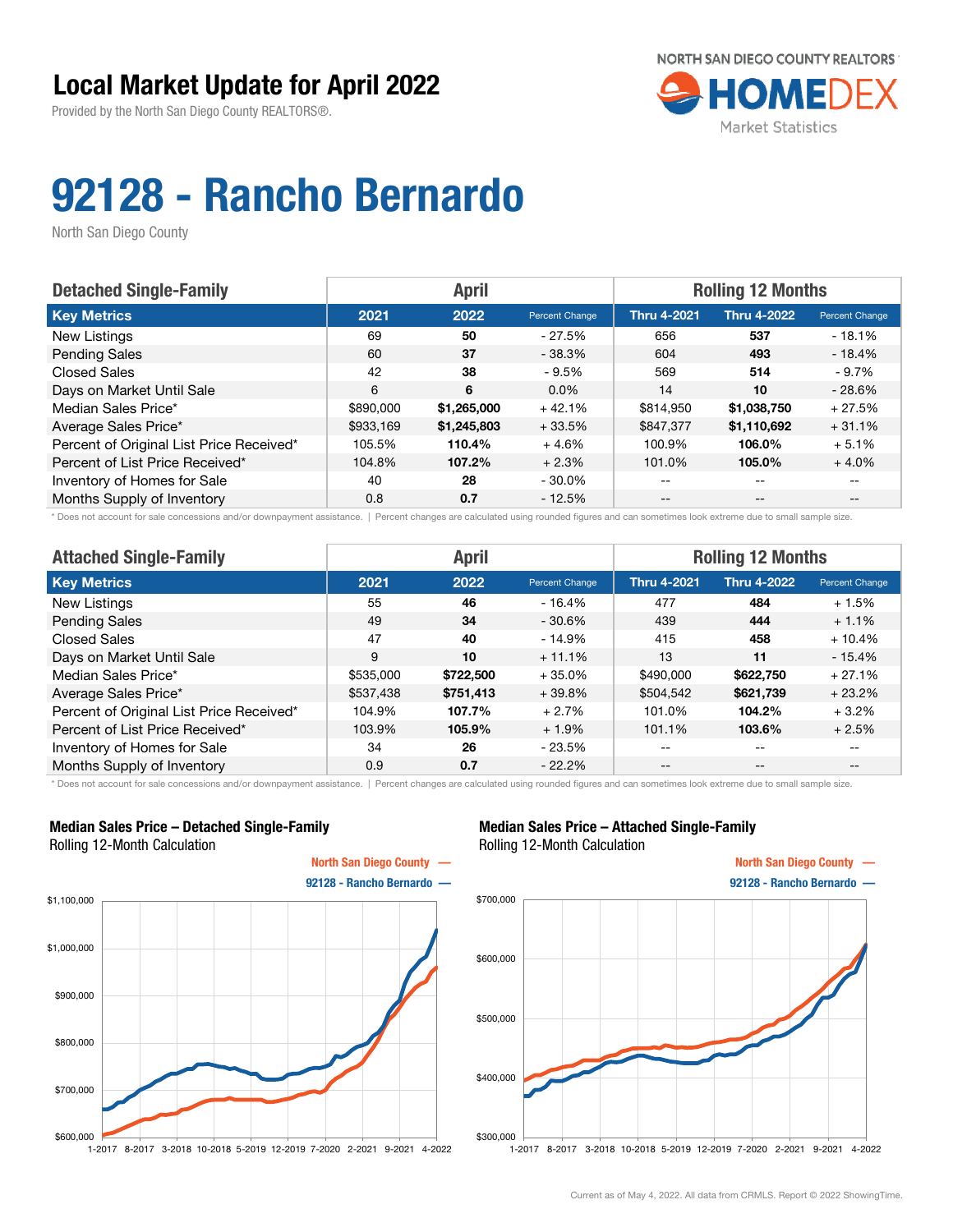

## 92129 - Rancho Penasquitos

North San Diego County

| <b>Detached Single-Family</b>            |             | <b>April</b> |                       | <b>Rolling 12 Months</b> |                    |                       |  |
|------------------------------------------|-------------|--------------|-----------------------|--------------------------|--------------------|-----------------------|--|
| <b>Key Metrics</b>                       | 2021        | 2022         | <b>Percent Change</b> | <b>Thru 4-2021</b>       | <b>Thru 4-2022</b> | <b>Percent Change</b> |  |
| New Listings                             | 31          | 43           | +38.7%                | 346                      | 368                | $+6.4%$               |  |
| <b>Pending Sales</b>                     | 28          | 38           | $+35.7%$              | 327                      | 337                | $+3.1%$               |  |
| <b>Closed Sales</b>                      | 22          | 30           | $+36.4%$              | 317                      | 332                | $+4.7%$               |  |
| Days on Market Until Sale                | 7           | 6            | $-14.3%$              | 15                       | 8                  | $-46.7%$              |  |
| Median Sales Price*                      | \$1,021,000 | \$1,485,000  | $+45.4%$              | \$915,500                | \$1,300,000        | $+42.0%$              |  |
| Average Sales Price*                     | \$1,099,727 | \$1,532,728  | $+39.4%$              | \$949.194                | \$1,330,471        | $+40.2%$              |  |
| Percent of Original List Price Received* | 111.0%      | 111.0%       | $0.0\%$               | 102.3%                   | 109.8%             | $+7.3%$               |  |
| Percent of List Price Received*          | 108.5%      | 110.3%       | $+1.7%$               | 101.9%                   | 107.9%             | $+5.9%$               |  |
| Inventory of Homes for Sale              | 18          | 20           | $+11.1%$              | --                       | --                 |                       |  |
| Months Supply of Inventory               | 0.7         | 0.7          | $0.0\%$               | $- -$                    | $-$                | $- -$                 |  |

\* Does not account for sale concessions and/or downpayment assistance. | Percent changes are calculated using rounded figures and can sometimes look extreme due to small sample size.

| <b>Attached Single-Family</b>            |                | <b>April</b> |                | <b>Rolling 12 Months</b> |                    |                |  |
|------------------------------------------|----------------|--------------|----------------|--------------------------|--------------------|----------------|--|
| <b>Key Metrics</b>                       | 2021           | 2022         | Percent Change | <b>Thru 4-2021</b>       | <b>Thru 4-2022</b> | Percent Change |  |
| New Listings                             | 13             | 15           | $+15.4%$       | 178                      | 166                | - 6.7%         |  |
| <b>Pending Sales</b>                     | 18             | 16           | $-11.1%$       | 174                      | 155                | - 10.9%        |  |
| <b>Closed Sales</b>                      | 22             | 10           | $-54.5%$       | 163                      | 157                | - 3.7%         |  |
| Days on Market Until Sale                | 9              | 7            | $-22.2%$       | 15                       | 9                  | $-40.0%$       |  |
| Median Sales Price*                      | \$548,500      | \$677,500    | $+23.5%$       | \$440.100                | \$535,000          | $+21.6%$       |  |
| Average Sales Price*                     | \$576,232      | \$816,000    | $+41.6%$       | \$489,948                | \$615,375          | $+25.6%$       |  |
| Percent of Original List Price Received* | 105.3%         | 113.8%       | $+8.1%$        | 101.5%                   | 105.2%             | $+3.6%$        |  |
| Percent of List Price Received*          | 102.5%         | 109.4%       | $+6.7%$        | 101.1%                   | 104.0%             | $+2.9%$        |  |
| Inventory of Homes for Sale              | $\overline{4}$ | 5            | $+25.0%$       | --                       | --                 | $- -$          |  |
| Months Supply of Inventory               | 0.3            | 0.4          | $+33.3%$       | --                       | $- -$              | $- -$          |  |

\* Does not account for sale concessions and/or downpayment assistance. | Percent changes are calculated using rounded figures and can sometimes look extreme due to small sample size.

### Median Sales Price – Detached Single-Family Rolling 12-Month Calculation



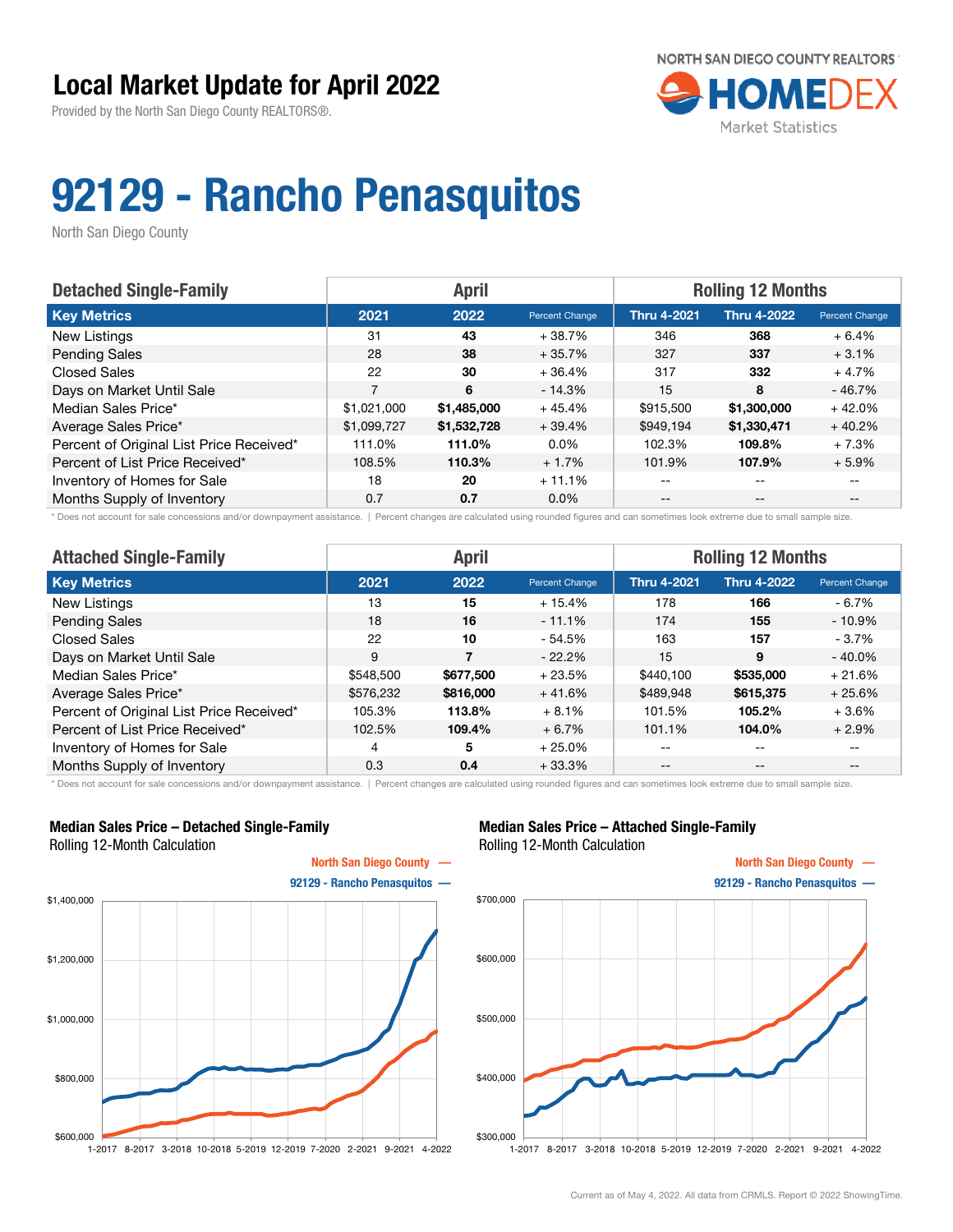

# 92130 - Carmel Valley

North San Diego County

| <b>Detached Single-Family</b>            |             | <b>April</b> |                | <b>Rolling 12 Months</b> |                    |                       |  |
|------------------------------------------|-------------|--------------|----------------|--------------------------|--------------------|-----------------------|--|
| <b>Key Metrics</b>                       | 2021        | 2022         | Percent Change | <b>Thru 4-2021</b>       | <b>Thru 4-2022</b> | <b>Percent Change</b> |  |
| New Listings                             | 61          | 31           | - 49.2%        | 642                      | 464                | - 27.7%               |  |
| <b>Pending Sales</b>                     | 54          | 24           | $-55.6\%$      | 555                      | 425                | $-23.4%$              |  |
| <b>Closed Sales</b>                      | 52          | 31           | $-40.4\%$      | 536                      | 458                | $-14.6%$              |  |
| Days on Market Until Sale                | 13          | 5            | $-61.5%$       | 23                       | 11                 | $-52.2%$              |  |
| Median Sales Price*                      | \$1,800,000 | \$2,400,000  | $+33.3%$       | \$1,570,000              | \$2,050,000        | $+30.6%$              |  |
| Average Sales Price*                     | \$2,043,872 | \$2,612,441  | $+27.8%$       | \$1,736,430              | \$2,246,511        | $+29.4%$              |  |
| Percent of Original List Price Received* | 105.0%      | 110.1%       | $+4.9%$        | 99.5%                    | 106.8%             | $+7.3%$               |  |
| Percent of List Price Received*          | 103.6%      | 108.9%       | $+5.1%$        | 99.9%                    | 105.6%             | $+5.7%$               |  |
| Inventory of Homes for Sale              | 55          | 25           | - 54.5%        | --                       | --                 |                       |  |
| Months Supply of Inventory               | 1.2         | 0.7          | $-41.7%$       | --                       | $-$                | $- -$                 |  |

\* Does not account for sale concessions and/or downpayment assistance. | Percent changes are calculated using rounded figures and can sometimes look extreme due to small sample size.

| <b>Attached Single-Family</b>            |                | <b>April</b> |                | <b>Rolling 12 Months</b> |                    |                |  |
|------------------------------------------|----------------|--------------|----------------|--------------------------|--------------------|----------------|--|
| <b>Key Metrics</b>                       | 2021           | 2022         | Percent Change | <b>Thru 4-2021</b>       | <b>Thru 4-2022</b> | Percent Change |  |
| New Listings                             | 16             | 24           | $+50.0\%$      | 314                      | 258                | $-17.8%$       |  |
| <b>Pending Sales</b>                     | 16             | 23           | $+43.8%$       | 253                      | 245                | $-3.2\%$       |  |
| <b>Closed Sales</b>                      | 22             | 24           | $+9.1%$        | 246                      | 241                | $-2.0\%$       |  |
| Days on Market Until Sale                | $\overline{7}$ | 6            | $-14.3%$       | 18                       | 12                 | $-33.3%$       |  |
| Median Sales Price*                      | \$698,750      | \$1,076,300  | $+54.0%$       | \$685,500                | \$825,000          | $+20.4%$       |  |
| Average Sales Price*                     | \$721,900      | \$1,207,062  | $+67.2%$       | \$703,241                | \$907,752          | $+29.1%$       |  |
| Percent of Original List Price Received* | 104.9%         | 110.7%       | $+5.5%$        | 100.0%                   | 106.5%             | $+6.5%$        |  |
| Percent of List Price Received*          | 103.2%         | 106.9%       | $+3.6%$        | 100.3%                   | 105.6%             | $+5.3%$        |  |
| Inventory of Homes for Sale              | 27             | 13           | $-51.9%$       | --                       | $\qquad \qquad -$  | $- -$          |  |
| Months Supply of Inventory               | 1.3            | 0.6          | $-53.8%$       | $- -$                    | $\qquad \qquad -$  | --             |  |

\* Does not account for sale concessions and/or downpayment assistance. | Percent changes are calculated using rounded figures and can sometimes look extreme due to small sample size.

### Median Sales Price – Detached Single-Family Rolling 12-Month Calculation